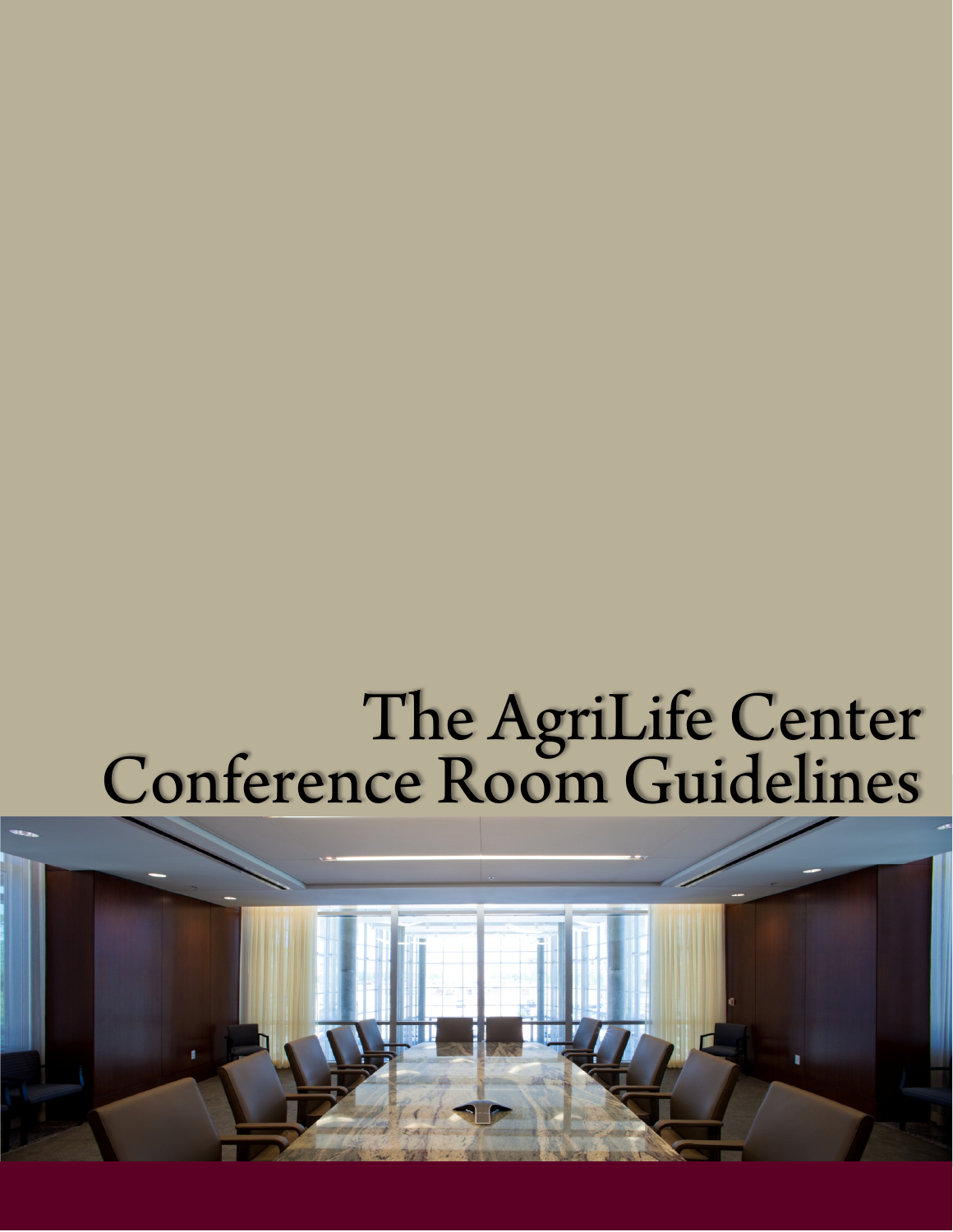# AgriLife Center Conference Room Guidelines

**The AgriLife Center Conference Room is available for use to all AgriLife users.**

#### **FEATURES:**

- Seating for 18
- Computer
- TV Monitor
- Drop down projector screen \*No projector available

#### **PLEASE NOTE:**

The room **does not open until 8:00 a.m.** and must be vacated at least 10 minutes before it closes at 5:00 p.m.

Do not attempt to operate the blinds. Please ask for assistance.

# **RESERVATIONS**

**1. First-come, first-served.** Reservations are made as they are received and may only be made up to six months in advance.

**2. Open 8:00 a.m. to 5 p.m. ONLY.** Reservations for use are accepted during normal business hours. Limited after hours use may be allowed with special permission of the conference room contact.

**3. Outlook Resources system.** Reservations may be made through the Outlook Resources system. Find a how-to guide here[: http://first](http://first-call.tamu.edu/pdf/Scheduling%20a%20%20Shared%20Conference%20Room.pdf)[call.tamu.edu/pdf/Scheduling%20a%20 Shared%20Conference%20Room.pdf](http://first-call.tamu.edu/pdf/Scheduling%20a%20%20Shared%20Conference%20Room.pdf) or you may contact Ashley Harris at 979-458-4910 o[r ashleyharris@tamu.edu.](mailto:ashleyharris@tamu.edu)

**4. No classes.** Regular class sessions may not be held in the conference room.

**5. Non-AgriLife users.** External users may be permitted on a case-by-case basis, with priority given to building occupants and other AgriLife entities. Custodial charges may apply to external users.

## **A/V**

**1. A/V Equipment** If you have questions about the equipment or need assistance, please make prior arrangements with the conference room contact person.

- a. TV monitor
- b. Computer
- c. Drop down projector screen

**2. NOTE: There is currently no projector** available in the room. Users may bring their own projectors.

## **GENERAL OPERATIONS**

**1. Seating.** There are 18 seats around the conference room table and 12 additional chairs located in the alcoves of the room.

- **2. Public restrooms.** Restrooms are on the first floor, opposite the elevators.
- **3. Food and beverages are permitted**. The user is responsible for providing all equipment and utensils.

**4. Alcohol.** Alcohol is not permitted in the AGLS complex without prior written approval. Contact Cady Auckerman at 979-862-7346 with questions.

**5. Meeting times.** Meetings should end on time so the room can be cleared for other meetings. The room should be vacated 10 minutes before building closing time.

**6. Fire safety.** General courtesy and safety are required; please note fire extinguishers and exits.

**7. No smoking.** Smoking is not allowed in the AGLS complex.

**8. Parking.** Parking must be arranged by the user. There is limited visitor payper-space parking in campus lot 97.